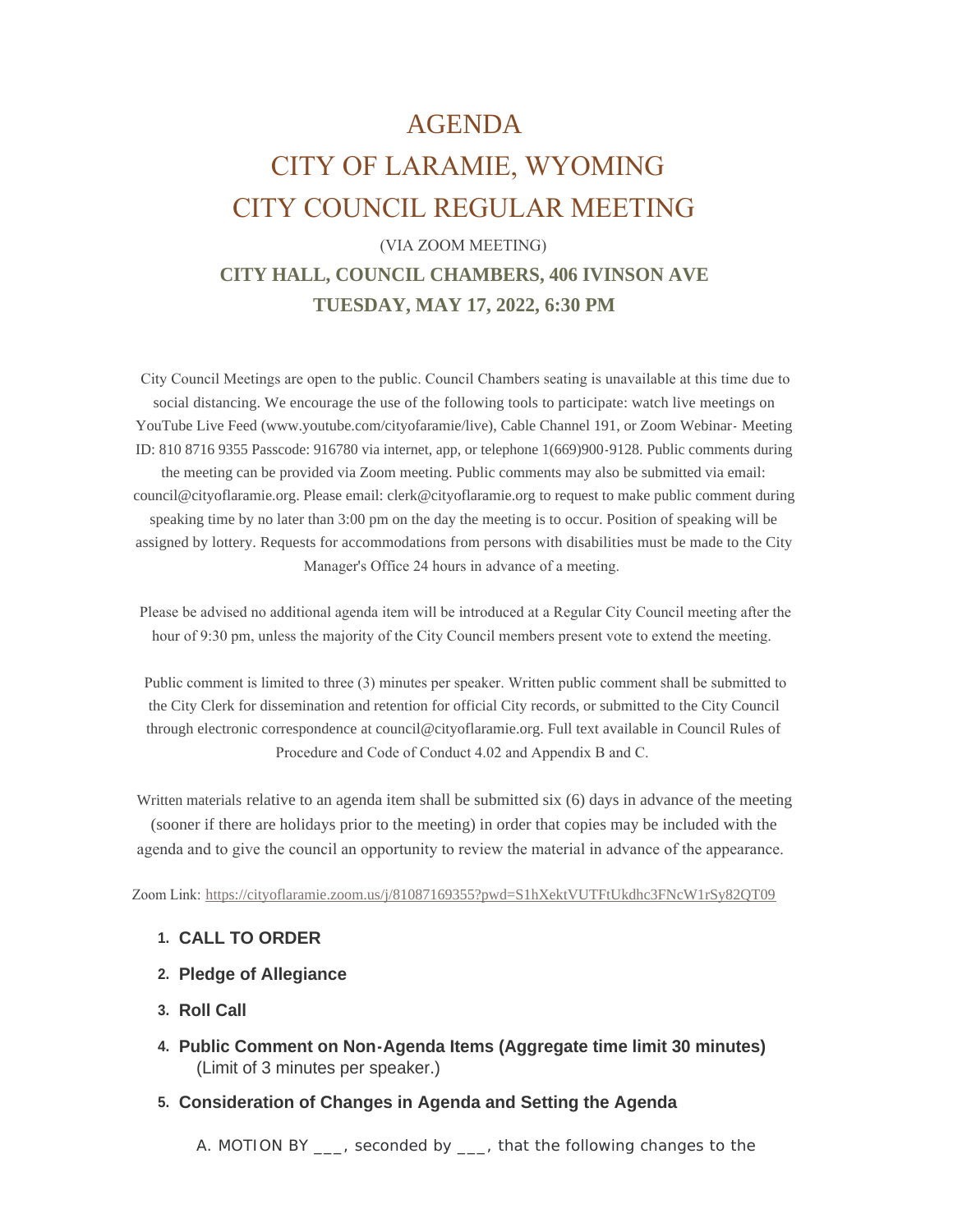Agenda be approved:

B. MOTION BY \_\_\_, seconded by \_\_\_, that the Agenda be set as submitted or changed.

## **PROCLAMATIONS/PUBLIC HEARINGS/NOTIFICATIONS 6.**

## **PROCLAMATIONS & PRESENTATIONS 6.A.**

**PRESENTATION: Laramie Youth Council Year End Presentation 6.A.i.**

Video from Chair Anna Chen and Vice-Chair Sam Alexander <https://www.youtube.com/watch?v=VRP6tVqQrcU>.

## **[Bartholomew, CC]**

Documents:

[Cover Sheet Laramie Youth Council Year End 5-17-22.pdf](https://cityoflaramie.org/AgendaCenter/ViewFile/Item/12433?fileID=17059) [Laramie Youth Council Summary.pdf](https://cityoflaramie.org/AgendaCenter/ViewFile/Item/12433?fileID=17035)

## **PUBLIC HEARING 6.B.**

**PUBLIC HEARING: Original Ordinance No. 2045, Amending Laramie 6.B.i. Municipal Code Section 10.36.020 Related to the Restrictions Regarding the Stopping, Standing or Parking of Vehicles, Trailers and Recreational Vehicles**

Documents:

[PH OO2045 Stopping, Standing, or Parking 5-17-22.pdf](https://cityoflaramie.org/AgendaCenter/ViewFile/Item/12434?fileID=17036)

## **ANNOUNCEMENTS 6.C.**

- **Monthly Staff Recognition 6.C.i.**
	- o Mike Shingleton
- **Voter ID (Present at the Polls) 6.C.ii.**

Documents:

#### [Voter ID Flyer.pdf](https://cityoflaramie.org/AgendaCenter/ViewFile/Item/12435?fileID=17037)

**Filing Period for Elected Offices is May 12-27, 2022 6.C.iii.**

[More information related to Muni](https://www.cityoflaramie.org/elections)cipal Elections can be found at www.cityoflaramie.org/elections. Additional information can be found on the County Clerk's webpage at [www.co.albany.wy.us/164/Elections](https://www.co.albany.wy.us/164/Elections).

- **Disclosures by City Council Members 7.**
- **Approval of Consent Agenda 8.**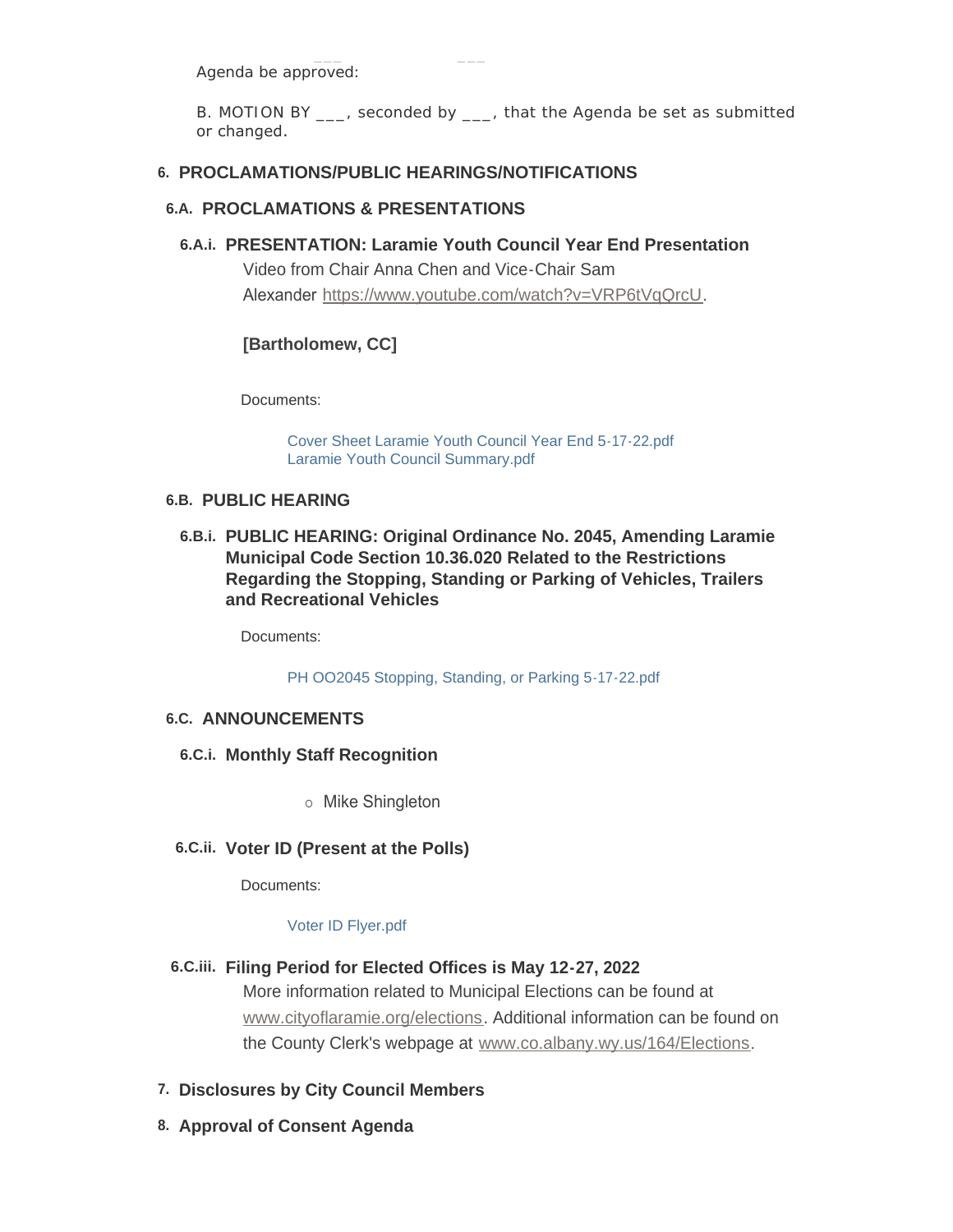Items listed on the Consent Agenda are considered to be routine and will be enacted by one motion in the form listed below. There will be no separate discussion of these items unless a Councilor so requests, in which case the item will be removed from the Consent Agenda and will be considered on the Regular Agenda.

MOTION BY disconded by that the Consent Agenda be approved and that each specific action on the Consent Agenda be approved as indicated.

## **CONSENT AGENDA 9.**

## **MINUTES: City Council Meeting Minutes from May 3, 2022 9.A. Action:**

that Council approve the Minutes of the following City Council meetings: the Regular Meeting of May 3, 2022, and have them placed on file for public inspection.

**[Bartholomew, CC]**

Documents:

[Minutes 5-3-22.pdf](https://cityoflaramie.org/AgendaCenter/ViewFile/Item/12451?fileID=17038)

## **MINUTES: Minutes from the December 8, 2021 Regular Meeting of the 9.B. Parks, Tree & Recreation Advisory Board. Action:**

that City Council acknowledge receipt of the Minutes from the December 8, 2021, regular meeting of the Parks, Tree & Recreation Advisory Board and place them on file for public inspection.

**[Feezer, ACM]**

Documents:

[PTR Advisory Board Minutes Dec 8, 2021.pdf](https://cityoflaramie.org/AgendaCenter/ViewFile/Item/12428?fileID=17021)

## **MINUTES: Minutes from the January 12, 2022 Regular Meeting of the 9.C. Parks, Tree & Recreation Advisory Board.**

**Action:**

that City Council acknowledge receipt of the Minutes from the January 12, 2022, special meeting of the Parks, Tree & Recreation Advisory Board and place them on file for public inspection.

**[Feezer, ACM]**

Documents:

[Advisory Board Regular Meeting Minutes January12 2022.pdf](https://cityoflaramie.org/AgendaCenter/ViewFile/Item/12468?fileID=17061)

**MINUTES: Minutes from the January 13, 2022 Special Meeting of the 9.D. Parks, Tree & Recreation Advisory Board.**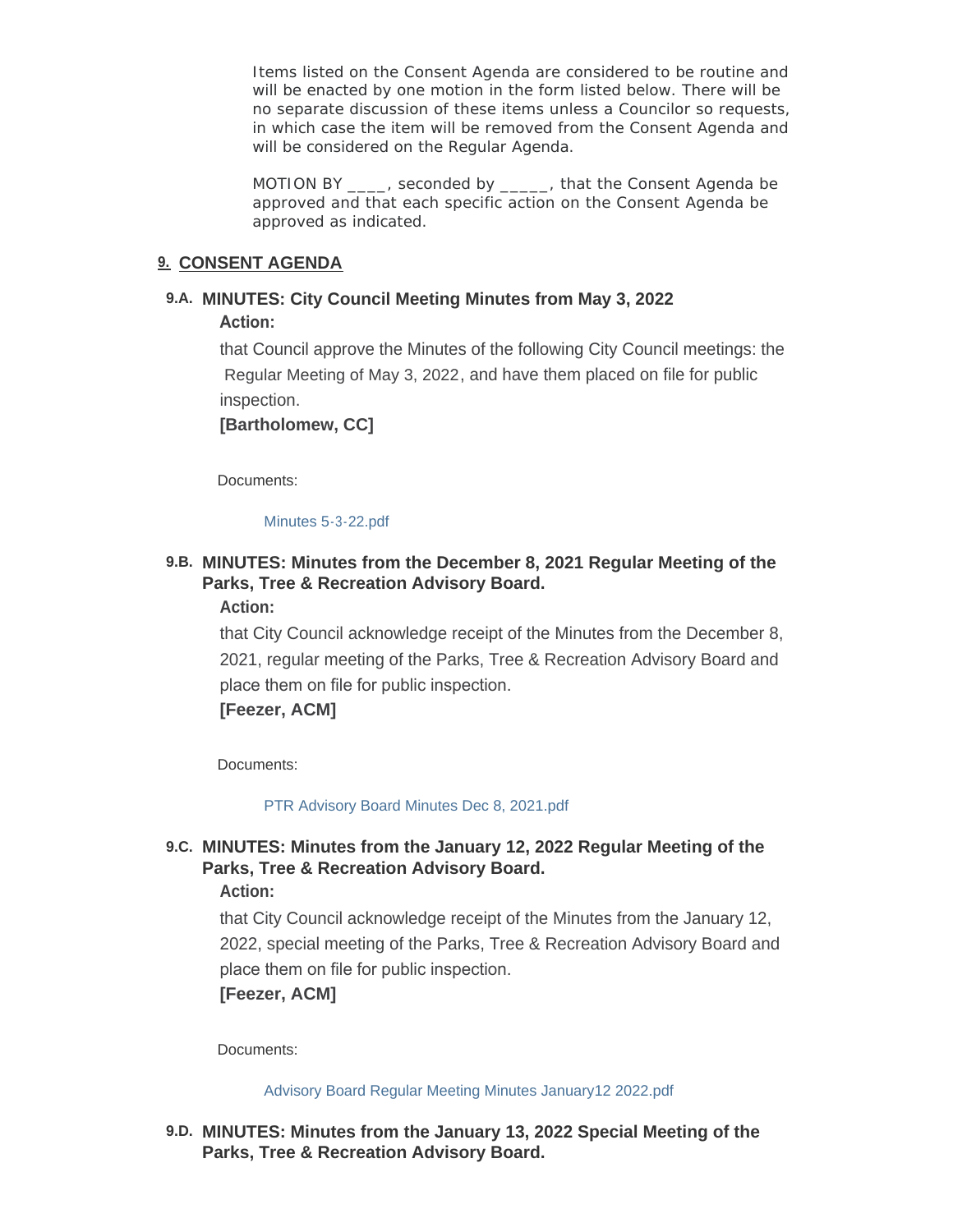## **Action:**

that City Council acknowledge receipt of the Minutes from the January 13, 2022, special meeting of the Parks, Tree & Recreation Advisory Board and place them on file for public inspection.

## **[Feezer, ACM]**

Documents:

[PTR Advisory Board Minutes Special meeting January 13 2022.pdf](https://cityoflaramie.org/AgendaCenter/ViewFile/Item/12429?fileID=17026)

## **CEMETERY DEEDS: Cemetery Deeds for May 1-15, 2022 9.E. Action:**

that the Cemetery Deeds for May 1-15, 2022 be accepted, and the Mayor and City Clerk be authorized to sign and have them recorded in the Office of the County Clerk.

**[Feezer, ACM]**

## **AGREEMENT: Reimbursement Agreement for Street Oversizing with 9.F. 3rd Street Partners**

#### **Action:**

I move to approve a Reimbursement Agreement for Street Oversizing with 3rd Street Partners – Poledna Addition in the amount of \$84,615.71 and authorize the authorize the Mayor and City Clerk to sign. **[Webb, PW]**

Documents:

[Cover Sheet 3rd Street Partners Oversizing Agreement.pdf](https://cityoflaramie.org/AgendaCenter/ViewFile/Item/12425?fileID=17009) [3rd St Partners Oversizing Reimbursement Agreement.pdf](https://cityoflaramie.org/AgendaCenter/ViewFile/Item/12425?fileID=17010)

## **AGREEMENT: Amendment #1 to the Professional Services Agreement 9.G. for the Wellhead Building Upgrade Project**

## **Action:**

I move to approve Amendment #1 to the Professional Services Agreement for the Wellhead Building Upgrade Project with Engineering Associates to complete the design of the wellhead buildings at the Turner Tract Site in the amount of \$48,019.23 and authorize the Mayor and City Clerk to sign. **[Webb, PW]**

Documents:

[Cover Sheet Wellhead Building Amendment 01.pdf](https://cityoflaramie.org/AgendaCenter/ViewFile/Item/12469?fileID=17066) [Wellhead Bldg PES.EA.12.17.19.pdf](https://cityoflaramie.org/AgendaCenter/ViewFile/Item/12469?fileID=17064) [Wellhead Amendment\\_01.pdf](https://cityoflaramie.org/AgendaCenter/ViewFile/Item/12469?fileID=17065)

**AGREEMENT: Consideration of a lease agreement between the City of 9.H. Laramie and GH Family Partnership, LLC for the provision of outdoor placemaking, gathering and outdoor dining. Action:**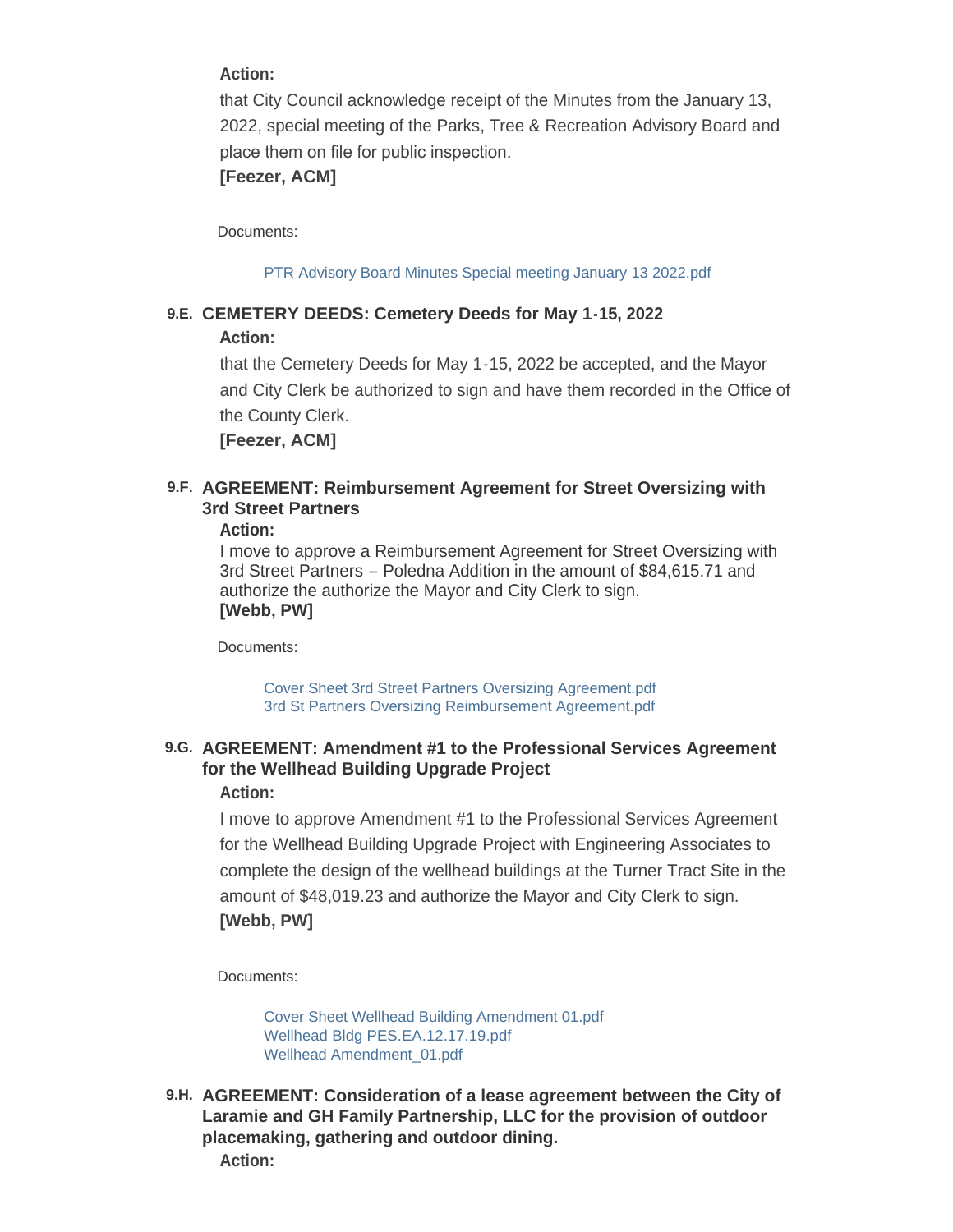that the Laramie City Council approve the lease agreement between the City of Laramie and GH Family Partnership, LLC for the provision of outdoor placemaking, gathering and outdoor dining and authorize the Mayor and Clerk to sign.

### **[Feezer, ACM]**

Documents:

[Downtown Placemaking Lease Cover Sheet.pdf](https://cityoflaramie.org/AgendaCenter/ViewFile/Item/12461?fileID=17043) [GH Family Partnership Lease Agreement.Downtown Placemaking.pdf](https://cityoflaramie.org/AgendaCenter/ViewFile/Item/12461?fileID=17060)

## **GRANT: Consideration of the 2022 Wyoming Emergency Insect 9.I. Management Grant Pre-Award Acceptance Letter.**

#### **Action:**

that Council approve the 2022 Wyoming Emergency Insect Management Grant Pre-Award Acceptance Letter providing \$35,560.00 for the City of Laramie West Nile Prevention Plan and authorize the Mayor and Clerk to sign.

#### **[Hunter, Parks/Feezer, ACM]**

Documents:

[2022 EIMG Pre-Award Acceptance Cover Sheet.pdf](https://cityoflaramie.org/AgendaCenter/ViewFile/Item/12431?fileID=17029) [City of Laramie-City of Laramie West Nile Prevention Plan.pdf](https://cityoflaramie.org/AgendaCenter/ViewFile/Item/12431?fileID=17028)

## **RESOLUTION: Resolution 2022-29, Appointing One Member to the 9.J. Traffic Safety Commission**

**Action:**

I move to approve Resolution No. 2022-29, appointing Max Weiss to the Traffic Safety Commission and authorize the Mayor and City Clerk to sign. **[Webb, PW]**

Documents:

[Cover Sheet Res 2022-29 Traffic Safety Commission Member Appoinment.pdf](https://cityoflaramie.org/AgendaCenter/ViewFile/Item/12424?fileID=17007) [Resolution 2022-29 Appointing One Member to Traffic Safety Commission.pdf](https://cityoflaramie.org/AgendaCenter/ViewFile/Item/12424?fileID=17008)

#### **FINAL PLAT: LVC Subdivision Final Plat 9.K.**

#### **Action:**

to approve the LVC Subdivision Final Plat, based on findings of fact and conclusions of law, and authorize the Mayor and Clerk to sign.

**[Teini, Planning Manager]**

Documents:

[Cover Sheet FP-20-04.pdf](https://cityoflaramie.org/AgendaCenter/ViewFile/Item/12466?fileID=17054) [FP-20-04 Staff Report PC-1.pdf](https://cityoflaramie.org/AgendaCenter/ViewFile/Item/12466?fileID=17055)

#### **SCHEDULE MEETINGS: 9.L.**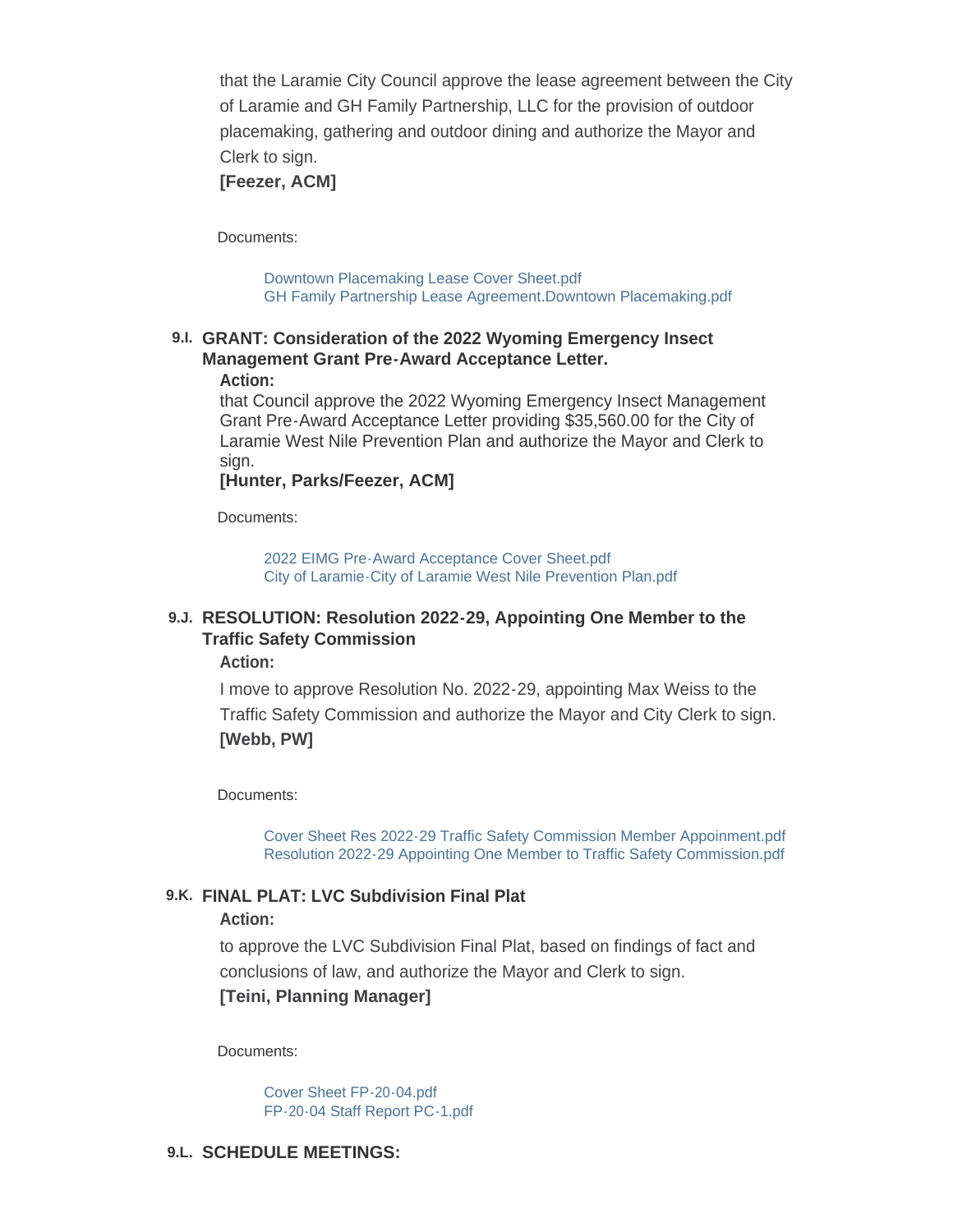that the following meeting be scheduled:

a. May 18, 2022, 6:00 pm (Wednesday) - WORK SESSION: 5th Penny Tax (Joint with Albany County Board of Commissioners and Rock River) b. June 28, 2022, 6:00 pm (moved from July 26th) - WORK SESSION: Town/Gown Update: Campus Housing Project Planning

**LICENSE: Temporary Use of County Retail Liquor License for 9.M. Cavalryman Steakhouse within City Limits on June 2, 2022 at Alice Hardie Stevens Center for StagePoint FCU Members Appreciation from 4:00 pm to 11:00 pm**

**Action:**

that City Council approve temporary use of an Albany County Liquor License for Cavalryman Steakhouse, to locate their license within city limits for StagePoint FCU Members Appreciation located at the Alice Hardie Stevens Center on June 2, 2022 from 4:00 pm to 11:00 pm. **[Bartholomew, CC]**

Documents:

[Cover Sheet, temp use in city Cavalryman Steakhouse 5-17-22.pdf](https://cityoflaramie.org/AgendaCenter/ViewFile/Item/12471?fileID=17069) [Cavalryman Steakhouse Permit 5-17-22.pdf](https://cityoflaramie.org/AgendaCenter/ViewFile/Item/12471?fileID=17068)

## **REGULAR AGENDA 10.**

**Amendment #2 to the City-Wide Storm Drainage Master Study Professional 11. Services Agreement with Wood Environmental and Infrastructure Solutions**

**[Webb, PW]**

Documents:

[Cover Sheet Amend 2 City Wide Storm Drainage Master Study.pdf](https://cityoflaramie.org/AgendaCenter/ViewFile/Item/12426?fileID=17011) [Agree. ProfEngineering StormDrainageMasterStudy 5-15-2018.pdf](https://cityoflaramie.org/AgendaCenter/ViewFile/Item/12426?fileID=17012) [ENCWSD\\_PES Amendment\\_1\\_signed.pdf](https://cityoflaramie.org/AgendaCenter/ViewFile/Item/12426?fileID=17013) [Drainage Criteria Manual Proposal Scope and Fees.pdf](https://cityoflaramie.org/AgendaCenter/ViewFile/Item/12426?fileID=17014) [ENSRDM\\_PES Amendment 2\\_Drainage Criteria Manual and Regulations.pdf](https://cityoflaramie.org/AgendaCenter/ViewFile/Item/12426?fileID=17015)

**Original Ordinance No. 2045, Amending Laramie Municipal Code Section 12. 10.36.020 Related to the Restrictions Regarding the Stopping, Standing or Parking of Vehicles, Trailers and Recreational Vehicles**

Second Reading. (Introduced by Gabriel) **[Webb, PW]**

Documents:

[Cover Sheet OO2045 2nd Reading 5-17-22 -](https://cityoflaramie.org/AgendaCenter/ViewFile/Item/12427?fileID=17067) Amended 5.16.2022.pdf [OO2045 Stopping, Standing or Parking 5-17-22 2nd Reading.pdf](https://cityoflaramie.org/AgendaCenter/ViewFile/Item/12427?fileID=17017) [Major Street Plan.pdf](https://cityoflaramie.org/AgendaCenter/ViewFile/Item/12427?fileID=17018)